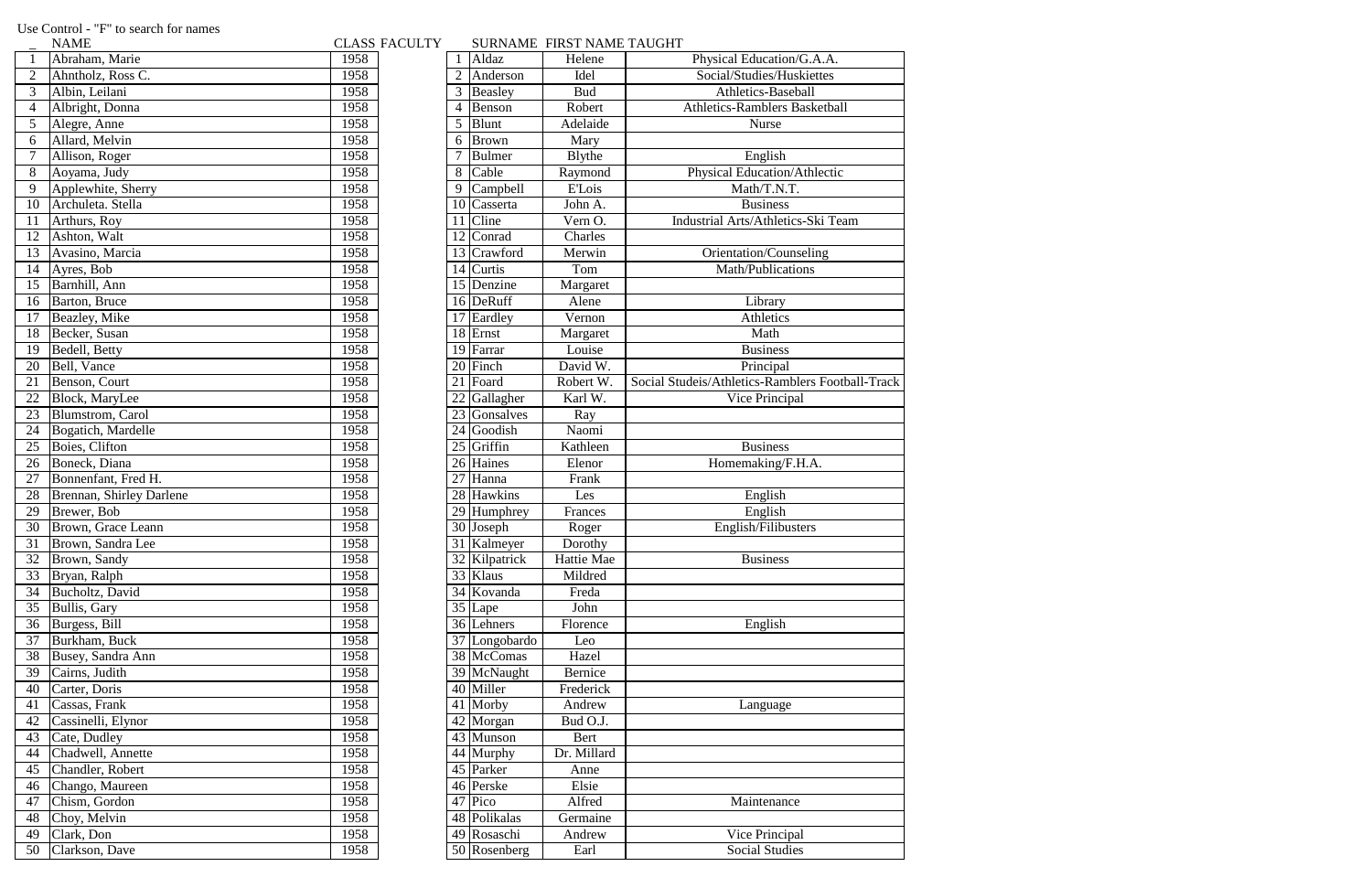|    | 51 Clayson, Janet    | 1958 |    | $51$ Roth                 | Marvin    | Language                    |
|----|----------------------|------|----|---------------------------|-----------|-----------------------------|
|    | $52$ Cobb, Ty        | 1958 |    | 52 Russel<br>Stewart      |           |                             |
| 53 | Coleman, Don         | 1958 |    | 53 Shannon                | William   |                             |
|    | 54 Combs, Jackie     | 1958 |    | $\overline{54}$ Singleton | Beulah    | <b>Social Studies</b>       |
|    | 55 Cooney, Gary      | 1958 |    | $55$ Slotto               | Ivan      | Science/Chemistry           |
|    | 56 Corcoran, Pat     | 1958 |    | 56 Stauts                 | Alice     |                             |
| 57 | Corneliuson, June    | 1958 |    | 57 Steffens               | Herbert   |                             |
| 58 | Cramer, Tim          | 1958 |    | 58 Stern                  | Anna Maud | Business/Typing             |
| 59 | Cropper, Sylvia      | 1958 |    | 59 Tellaisha              | John      | Music/Three Arts            |
|    | 60 Cullen, Madaline  | 1958 |    | 60 Ternan                 | Philip    |                             |
| 61 | Cummins, Richard     | 1958 |    | 61 Trachok                | Richard   | Math/Athletics-JV Football  |
| 62 | Curran, Gaylene      | 1958 | 62 | <b>Trout</b>              | Lloyd     | Athletics-JV Basketball     |
| 63 | Custer, Ollie        | 1958 |    | 63 Wheeler                | Sessions  | Science/Scalpel & Forceps   |
| 64 | D'Anna, Rusty        | 1958 |    | 64 Wheeler                | Nevada    |                             |
| 65 | D'Anza, Dan          | 1958 |    | 65 Wofford, Nell          |           |                             |
| 66 | Darnell, Linda       | 1958 |    | 66 Wooster                | Earl      | Superintendent              |
| 67 | DeAngeli, Phil       | 1958 | 67 | Yori                      | George    |                             |
|    | 68 Delaplain, Walter | 1958 |    | 68 Zeni                   | Anthony   | Language/International Club |

| 51              | Clayson, Janet     | 1958         | $51$ Roth        | Marvin    | Language             |
|-----------------|--------------------|--------------|------------------|-----------|----------------------|
| 52              | Cobb, Ty           | 1958         | 52 Russel        | Stewart   |                      |
| 53              | Coleman, Don       | 1958         | 53 Shannon       | William   |                      |
| 54              | Combs, Jackie      | 1958         | 54 Singleton     | Beulah    | Social Studi         |
| 55              | Cooney, Gary       | 1958         | $55$ Slotto      | Ivan      | Science/Chem         |
| 56              | Corcoran, Pat      | 1958         | 56 Stauts        | Alice     |                      |
| 57              | Corneliuson, June  | 1958         | 57 Steffens      | Herbert   |                      |
| 58              | Cramer, Tim        | 1958         | 58 Stern         | Anna Maud | Business/Typ         |
| 59              | Cropper, Sylvia    | 1958         | 59 Tellaisha     | John      | Music/Three.         |
| 60              | Cullen, Madaline   | 1958         | 60 Ternan        | Philip    |                      |
| 61              | Cummins, Richard   | 1958         | 61 Trachok       | Richard   | Math/Athletics-JV    |
| 62              | Curran, Gaylene    | 1958         | $62$ Trout       | Lloyd     | Athletics-JV Bas     |
| 63              | Custer, Ollie      | 1958         | 63 Wheeler       | Sessions  | Science/Scalpel &    |
| 64              | D'Anna, Rusty      | 1958         | 64 Wheeler       | Nevada    |                      |
| 65              | D'Anza, Dan        | 1958         | 65 Wofford, Nell |           |                      |
| 66              | Darnell, Linda     | 1958         | 66 Wooster       | Earl      | Superintend          |
| 67              | DeAngeli, Phil     | 1958         | $67$ Yori        | George    |                      |
| 68              | Delaplain, Walter  | 1958         | 68 Zeni          | Anthony   | Language/Internation |
| 69              | Devine, Ray        | 1958         |                  |           |                      |
| 70              | Dobson, Mary Ellen | 1958         |                  |           |                      |
| 71              | Dohoney, Ron       | 1958         |                  |           |                      |
| 72              | Donohue, Patricia  | 1958         |                  |           |                      |
| 73              | Dreeke, Leta       | 1958         |                  |           |                      |
| 74              | Drinning, Carol    | 1958         |                  |           |                      |
| 75              | Drisdale, Bill     | 1958         |                  |           |                      |
| 76              | Drulias, Ina-Jean  | 1958         |                  |           |                      |
| 77              | Drum, Don          | 1958         |                  |           |                      |
| 78              | Drum, Jerry        | 1958         |                  |           |                      |
| 79              | Ellington, Susie   | 1958         |                  |           |                      |
| 80              | Ellsworth, Sandra  | 1958         |                  |           |                      |
| 81              | Ennor, Tim         | 1958         |                  |           |                      |
| $\overline{82}$ | Estes, Valerie     | 1958         |                  |           |                      |
| 83              | Evans, Dave        | 1958         |                  |           |                      |
| 84              | Evansen, Layle     | 1958         |                  |           |                      |
| 85              | Farrar, Lorraine   | 1958         |                  |           |                      |
| 86              | Fenwick, Vonnie    | 1958         |                  |           |                      |
| 87              | Feour, Rosemarie   | 1958         |                  |           |                      |
| 88              | Ferrari, Marlene   | 1958         |                  |           |                      |
| 89              | Ferrel, Charles    | 1958         |                  |           |                      |
| 90              | Fike, Joanne       | 1958         |                  |           |                      |
| 91              | Fitch, Russell     | 1958         |                  |           |                      |
| 92              | Fleisher, Barry    | 1958         |                  |           |                      |
| 93              | Foley, Frankie     | 1958         |                  |           |                      |
| 94              | Ford, Patricia     | 1958         |                  |           |                      |
| 95              | Freitag, Paul      | 1958         |                  |           |                      |
| 96              | Gallaway, Kenton   | 1958         |                  |           |                      |
| 97              | Ganschow, Carl     | 1958         |                  |           |                      |
| 98              | Garcia, Bob        | 1958         |                  |           |                      |
|                 |                    |              |                  |           |                      |
| 99              | Garcia, Rose       | 1958         |                  |           |                      |
| 100             | Gardner, Nancy     | 1958<br>1958 |                  |           |                      |
| 101             | Garwood, Judy      |              |                  |           |                      |
| 102             | Gastanaga, Jose    | 1958         |                  |           |                      |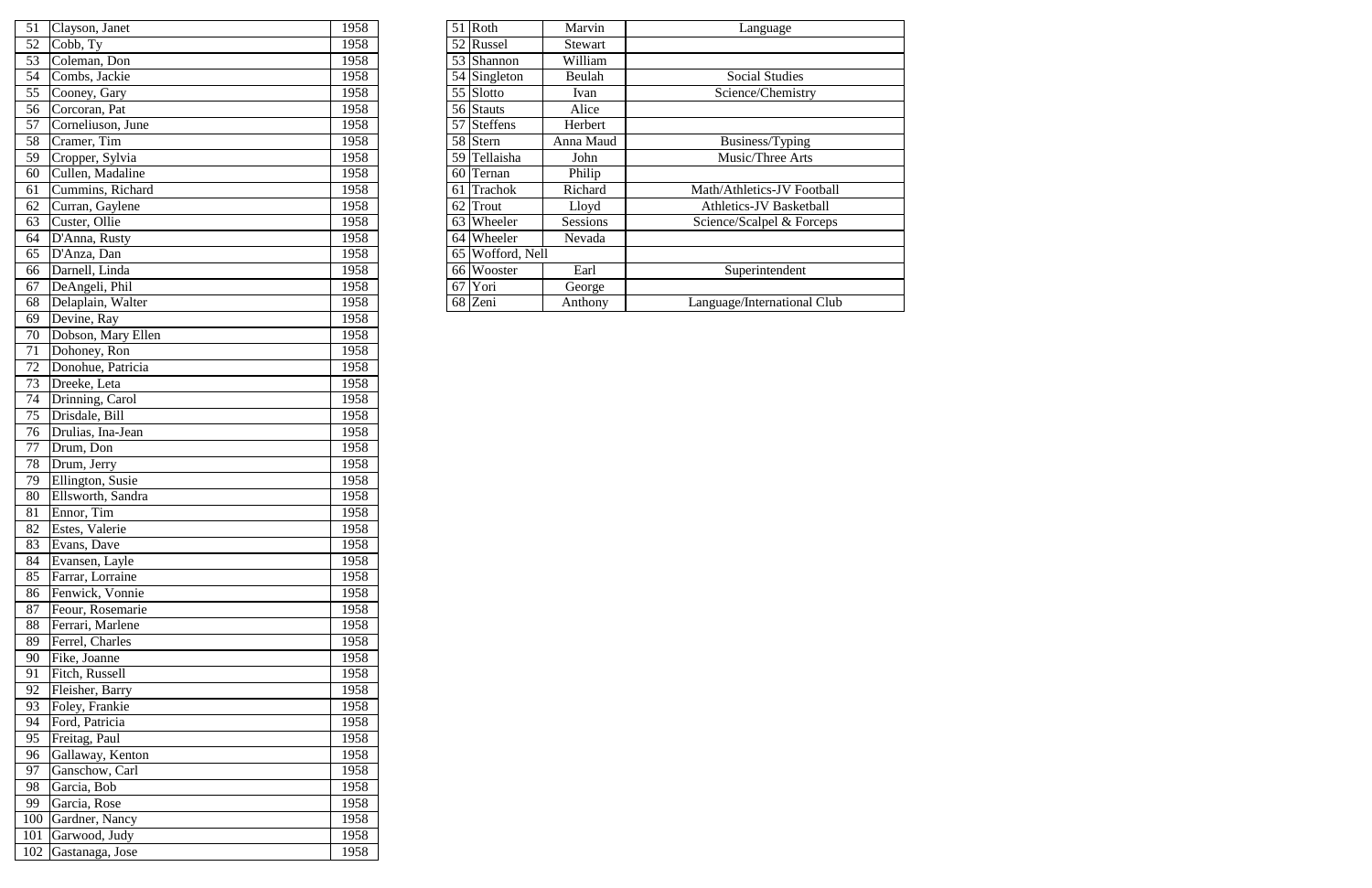| 103 | Germaine, Gene         | 1958 |
|-----|------------------------|------|
| 104 | Gibson, Sharon         | 1958 |
| 105 | Gillespie, Delores     | 1958 |
| 106 | Gilliland, Yvonne      | 1958 |
| 107 | Gorrell, Mark          | 1958 |
| 108 | Grant, Doug            | 1958 |
| 109 | Grant, Iva             | 1958 |
| 110 | Gregg, Herbert         | 1958 |
| 111 | Gribble, Gerald        | 1958 |
| 112 | Groves, Jeannette      | 1958 |
| 113 | Haggerty, Jeanille     | 1958 |
| 114 | Hamilton, Pat          | 1958 |
| 115 | Hanna, Paula           | 1958 |
| 116 | Hansman, Anne          | 1958 |
| 117 | Hanson, Rex            | 1958 |
| 118 | Hardester, Sharyn      | 1958 |
| 119 | Hart, Mike             | 1958 |
| 120 | Hash, Rochelle         | 1958 |
| 121 | Heaney, Bob            | 1958 |
| 122 | Hebert, Michael        | 1958 |
| 123 | Hennan, Don            | 1958 |
| 124 | Henserson, Suzanne     | 1958 |
| 125 | Herndon, Nancy         | 1958 |
| 126 | Hickman, Mary          | 1958 |
| 127 | Hollenback, Joyce      | 1958 |
| 128 | Hood, Cherry           | 1958 |
| 129 | Hook, Gerry            | 1958 |
| 130 | Hueftle, Joan          | 1958 |
| 131 | Humphrey, Kitty        | 1958 |
| 132 | Hunter, Bob            | 1958 |
| 133 | Hunter, Kirt           | 1958 |
| 134 | Hutcheson, Don         | 1958 |
| 135 | Jackson, Sandra        | 1958 |
| 136 | Jacox, Marilyn         | 1958 |
| 137 | Jacox, Maryann         | 1958 |
| 138 | Jett, Anne             | 1958 |
| 139 | Johnson, Loretta       | 1958 |
| 140 | Johnson, Rob           | 1958 |
| 141 | Johnson, Ronald        | 1958 |
| 142 | Jones, Chuck           | 1958 |
| 143 | Jones, Wingfield Ouida | 1958 |
| 144 | Jurey, Clyde           | 1958 |
| 145 | Kanable, Marchond      | 1958 |
| 146 | Kean, Bob              | 1958 |
| 147 | Kearns, Judy           | 1958 |
| 148 | Keenan, Sandra         | 1958 |
| 149 | Kelly, Mary Ann        | 1958 |
| 150 | King, Cherie           | 1958 |
| 151 | Kitts, Benjamin        | 1958 |
| 152 | Kotter, Fred           | 1958 |
| 153 | Kuenzli, Judy          | 1958 |
| 154 | Kuenzli, Linda         | 1958 |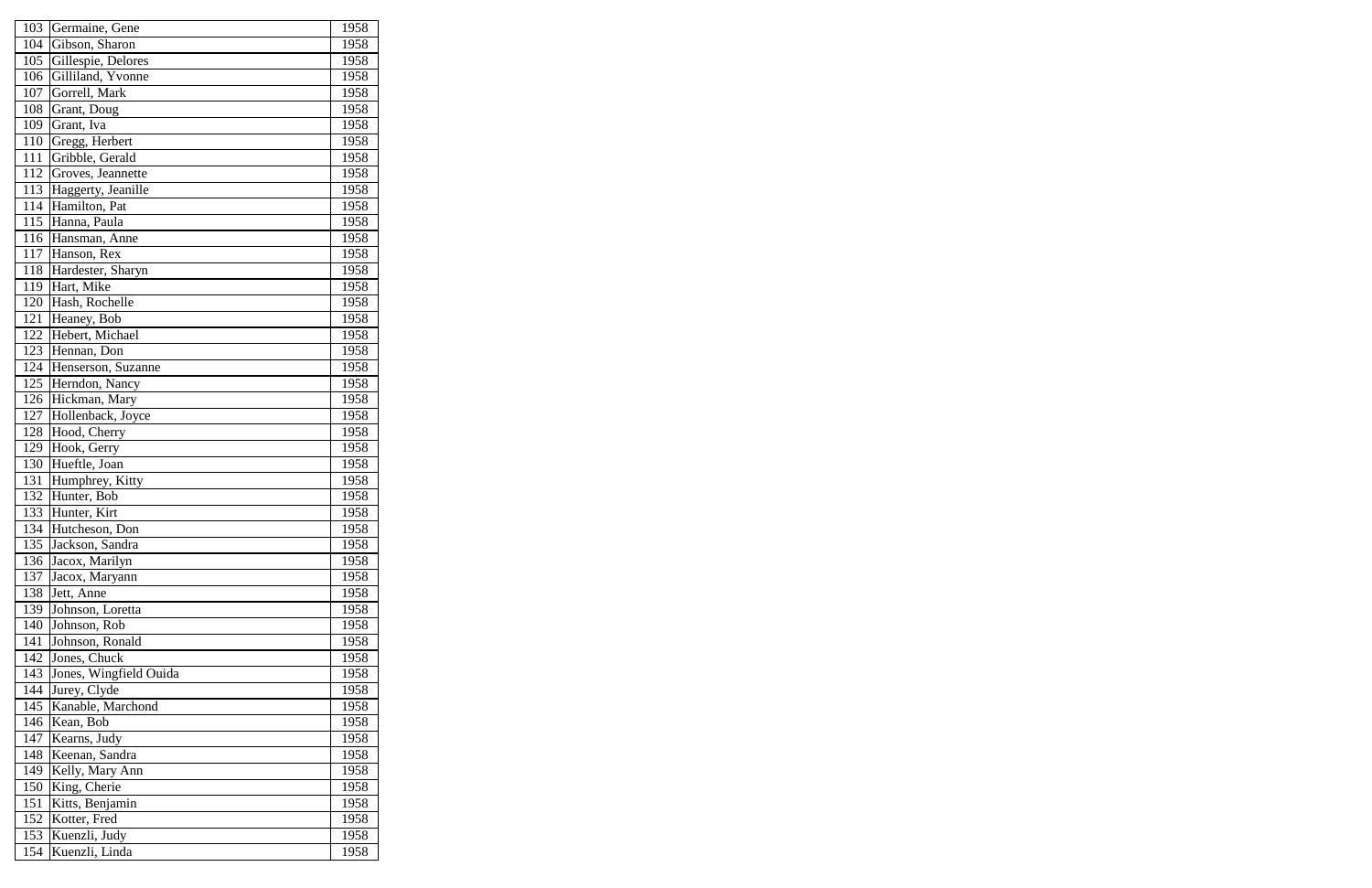| 155 | LaCruze, Joe                      | 1958 |
|-----|-----------------------------------|------|
| 156 | Lage, Paul                        | 1958 |
| 157 | Lage, Steve                       | 1958 |
| 158 | Lair, Richard                     | 1958 |
| 159 | Lambert, Rosemarie                | 1958 |
| 160 | Landon, Dale "Dixie"              | 1958 |
| 161 | Larimore, Roger                   | 1958 |
| 162 | Larramendy, Jack                  | 1958 |
| 163 | Larsen, Deanna                    | 1958 |
| 164 | Latvaho, Dale                     | 1958 |
| 165 | Latvaho, Ronnie                   | 1958 |
| 166 | Lean, Pete                        | 1958 |
| 167 | Lee, Bob                          | 1958 |
| 168 | Lewis, Jullienne                  | 1958 |
| 169 | Little, Glenn                     | 1958 |
| 170 | Lituania, Andrew                  | 1958 |
| 171 | Lombardi, Susan                   | 1958 |
| 172 | Long, Beverley                    | 1958 |
| 173 | Lukasko, John                     | 1958 |
| 174 | Machabee, Gary                    | 1958 |
| 175 | Mackey, John                      | 1958 |
| 176 | MacLeod, Cathy                    | 1958 |
| 177 | Madsen, Jon                       | 1958 |
| 178 | Mahurter, John                    | 1958 |
| 179 | Mandagaran, Gilbert               | 1958 |
| 180 | Manley, Jim                       | 1958 |
| 181 | Manson, Roberta                   | 1958 |
| 182 | Mardian, Larry                    | 1958 |
| 183 | Markwell, Terry                   | 1958 |
| 184 | Marsh, Janet                      | 1958 |
| 185 | Martin, Larry                     | 1958 |
| 186 | Martinez, Geraldine               | 1958 |
| 187 | Martinez, Olivia                  | 1958 |
| 188 | Matley, Virginia                  | 1958 |
| 189 | $\overline{\text{Maxwell}}$ , Jim | 1958 |
| 190 | McAdam, Pat                       | 1958 |
| 191 | McCollum, Larry                   | 1958 |
| 192 | McCurdy, Marshall                 | 1958 |
| 193 | McDowell, John                    | 1958 |
| 194 | McGee, James                      | 1958 |
| 195 | McGhee, Wayne                     | 1958 |
| 196 | McGough, Leonard                  | 1958 |
| 197 | Melner, Michael                   | 1958 |
| 198 | Mills, Robin                      | 1958 |
| 199 | Moller, Norma                     | 1958 |
| 200 | Morgan, David                     | 1958 |
| 201 | Morini, Lorraine                  | 1958 |
| 202 | Morrow, Darlene                   | 1958 |
| 203 | Mortara, Eugene                   | 1958 |
| 204 | Mosconi, Barbara                  | 1958 |
| 205 | Nelson, Barbara                   | 1958 |
| 206 | Nikoley, Hans                     | 1958 |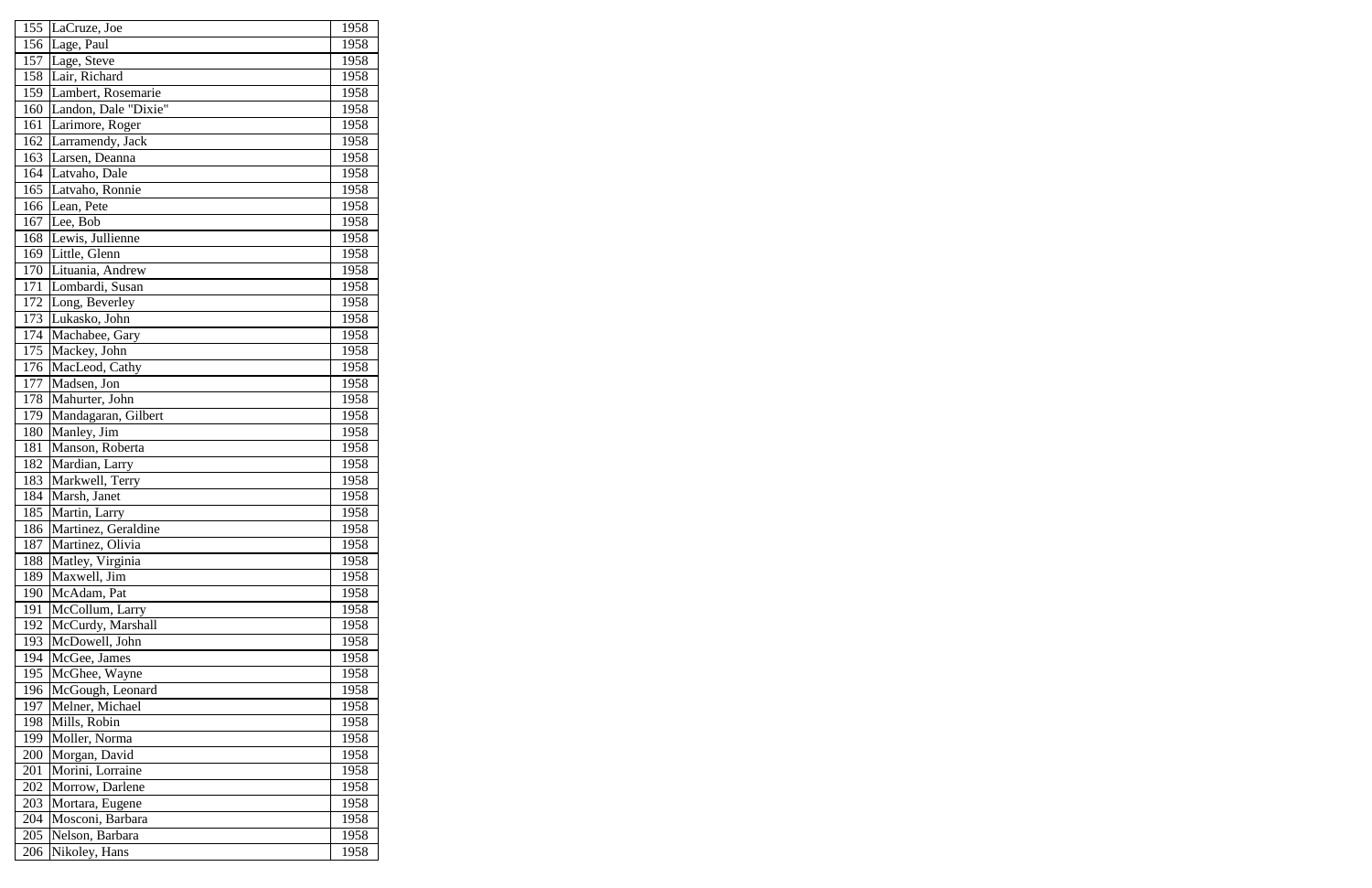| 207              | Norlen, Jerry                  | 1958 |
|------------------|--------------------------------|------|
| 208              | Norlen, Tom                    | 1958 |
| 209              | Norvelle, Robert               | 1958 |
| 210              | Orr, Steve                     | 1958 |
| 211              | Overton, Jan                   | 1958 |
| 212              | Oxnam, Sandra                  | 1958 |
| $\overline{213}$ | Paddy, Joanne                  | 1958 |
| 214              | Pajinam, Ida                   | 1958 |
| 215              | Palmer, Linda                  | 1958 |
| 216              | Pardini, Ron                   | 1958 |
| 217              | Parker, Steve                  | 1958 |
| 218              | Parr, Linda                    | 1958 |
| 219              | Pendleton, Bruce               | 1958 |
| 220              | Peri, Phyllis                  | 1958 |
| 221              | Pessi, Snadra                  | 1958 |
| 222              | Philcox, Henry                 | 1958 |
| 223              | Pietz, Don                     | 1958 |
| 224              | Pine, Ed                       | 1958 |
| 225              | Piretto, Lois                  | 1958 |
| 226              | Puccinelli, Josie              | 1958 |
| 227              | Quanchi, Stanley               | 1958 |
| 228              | Quinn, Dave                    | 1958 |
| 229              | Rabedew, Jack                  | 1958 |
| 230              | Rae, Bill                      | 1958 |
| 231              | Rardin, Richard                | 1958 |
| 232              | Reynolds Ruth, Patricia Cleome | 1958 |
| 233              | Reynolds, Dawn                 | 1958 |
| 234              | Richardson, Jim                | 1958 |
| 235              | Richie, Ralph                  | 1958 |
| 236              | Rider, Jan                     | 1958 |
| 237              | Rissone, Rudy                  | 1958 |
| 238              | Riviera, Norine                | 1958 |
| 239              | Roberts, David                 | 1958 |
| 240              | Roberts, Judy                  | 1958 |
| 241              | Robison, Russell               | 1958 |
| 242              | Rodgers, Norma                 | 1958 |
| 243              | Rogers, Bud                    | 1958 |
| 244              | Rose, Bill                     | 1958 |
| 245              | Ruark, Joan                    | 1958 |
| 246              | Rundberg, Kay                  | 1958 |
| 247              | Rytting, Dee                   | 1958 |
| 248              | Sabini, Madolyn                | 1958 |
| 249              | Sampson, Dewey                 | 1958 |
| 250              | Samuelson, Norman              | 1958 |
| 251              | Sanders, Gary                  | 1958 |
| 252              | Saumer, Michael                | 1958 |
| 253              | Schmidt, Donald                | 1958 |
| 254              | Scurlock, Sharli               | 1958 |
| 255              | Seevers, Leo                   | 1958 |
| 256              | Shevlin, Darrell               | 1958 |
| 257              | Shimitori, Gene                | 1958 |
| 258              | Smith, Carol                   | 1958 |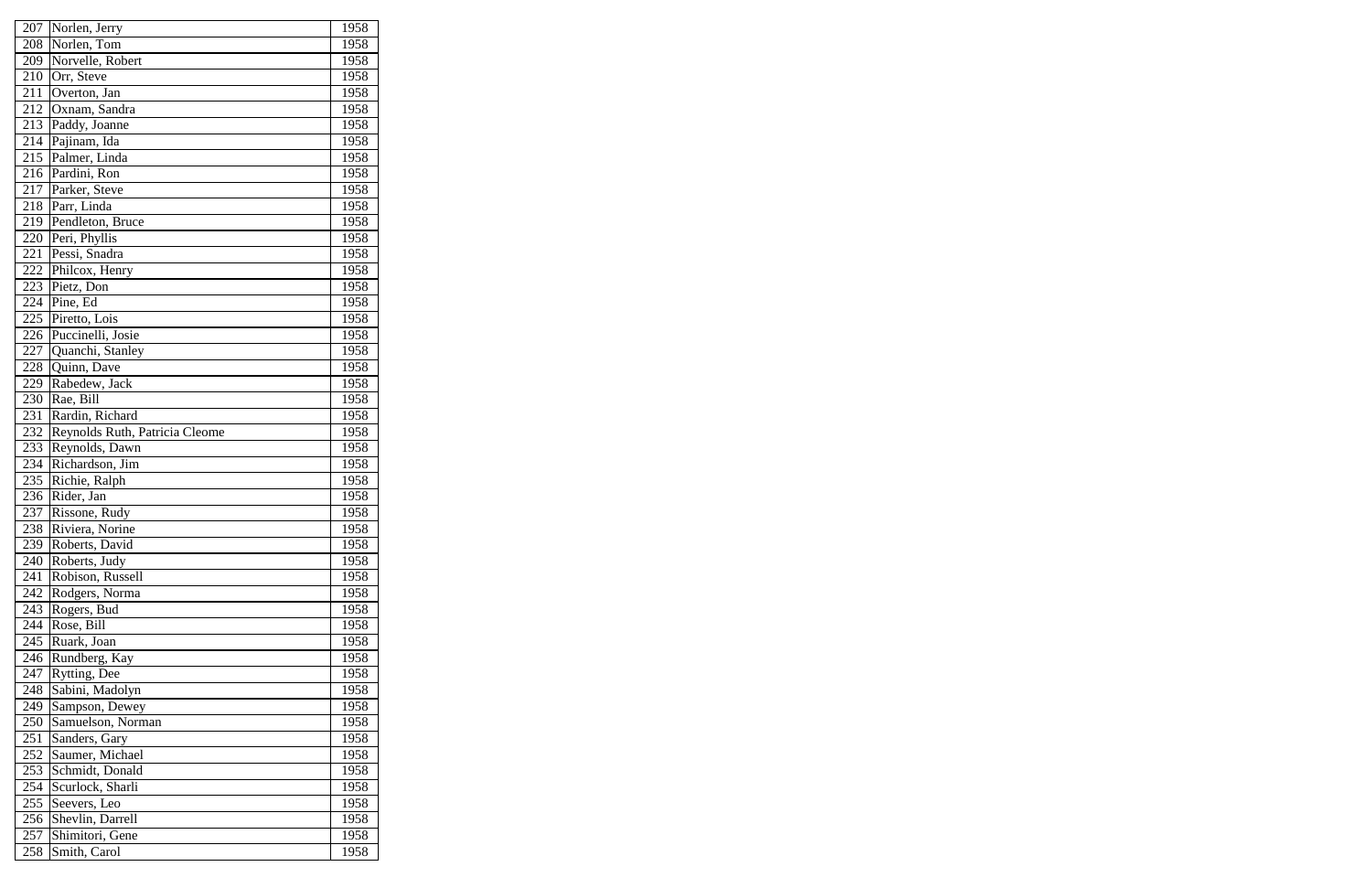| 259 | Smith, Jeff          | 1958        |
|-----|----------------------|-------------|
| 260 | Smith, Linda         | <b>1958</b> |
| 261 | Smith, Linda Sue     | 1958        |
| 262 | Spaulding, Tony      | 1958        |
| 263 | Spell, Lynn          | 1958        |
| 264 | Spencer, Nel         | 1958        |
| 265 | Spitzer, Barbara     | 1958        |
| 266 | Sprenger, Bob        | 1958        |
| 267 | Stanley, Dave        | 1958        |
| 268 | Staples, Douglas C.  | 1958        |
| 269 | Stauts, Lynn         | 1958        |
| 270 | Stephens, Jackson    | 1958        |
| 271 | Stephens, Layne      | 1958        |
| 272 | Sternad, Frank       | 1958        |
| 273 | Stitsel, Norma       | 1958        |
| 274 | Stralla, John        | 1958        |
| 275 | Taber, Ken           | 1958        |
| 276 | Talbott, Dennis      | 1958        |
| 277 | Taylor, Thomas       | 1958        |
| 278 | Teel, Sandra         | 1958        |
| 279 | Teskey, Georgia      | 1958        |
| 280 | Thomas, Bert         | 1958        |
| 281 | Thomsen, George      | 1958        |
| 282 | Thomsen, Roger       | 1958        |
| 283 | Thorsen, Sharon      | 1958        |
| 284 | Thoyre, Karen        | 1958        |
| 285 | Tobey, Charolette    | 1958        |
| 286 | Tomburello, Louie    | 1958        |
| 287 | Tuminaro, Gloria     | 1958        |
| 288 | Turner, Richard      | 1958        |
| 289 | Tuttle, Karen        | 1958        |
| 290 | Uptain, Carol        | 1958        |
| 291 | Urrutia, Alice       | 1958        |
| 292 | Utter, Abbie         | 1958        |
| 293 | Van Dyke, Bob        | 1958        |
| 294 | Van Dyke, Bonnie     | 1958        |
| 295 | Van Lydegraf, Robert | 1958        |
| 296 | Vernon, Raymond      | 1958        |
| 297 | Vinnedge, Don        | 1958        |
| 298 | Vinnedge, Ron        | 1958        |
| 299 | Waldo, Kim           | 1958        |
| 300 | Walker, Bruce        | 1958        |
| 301 | Wallace, Larry       | 1958        |
| 302 | Wallace, Lee         | 1958        |
| 303 | Walsh, James         | 1958        |
| 304 | Walters, David       | 1958        |
| 305 | Ward, Judy           | 1958        |
| 306 | Ward, Terry          | 1958        |
| 307 | Ward, Tim            | 1958        |
| 308 | Warren, Bill         | 1958        |
| 309 | Waterbury, Dianne    | 1958        |
| 310 | Watson, Jackie       | 1958        |